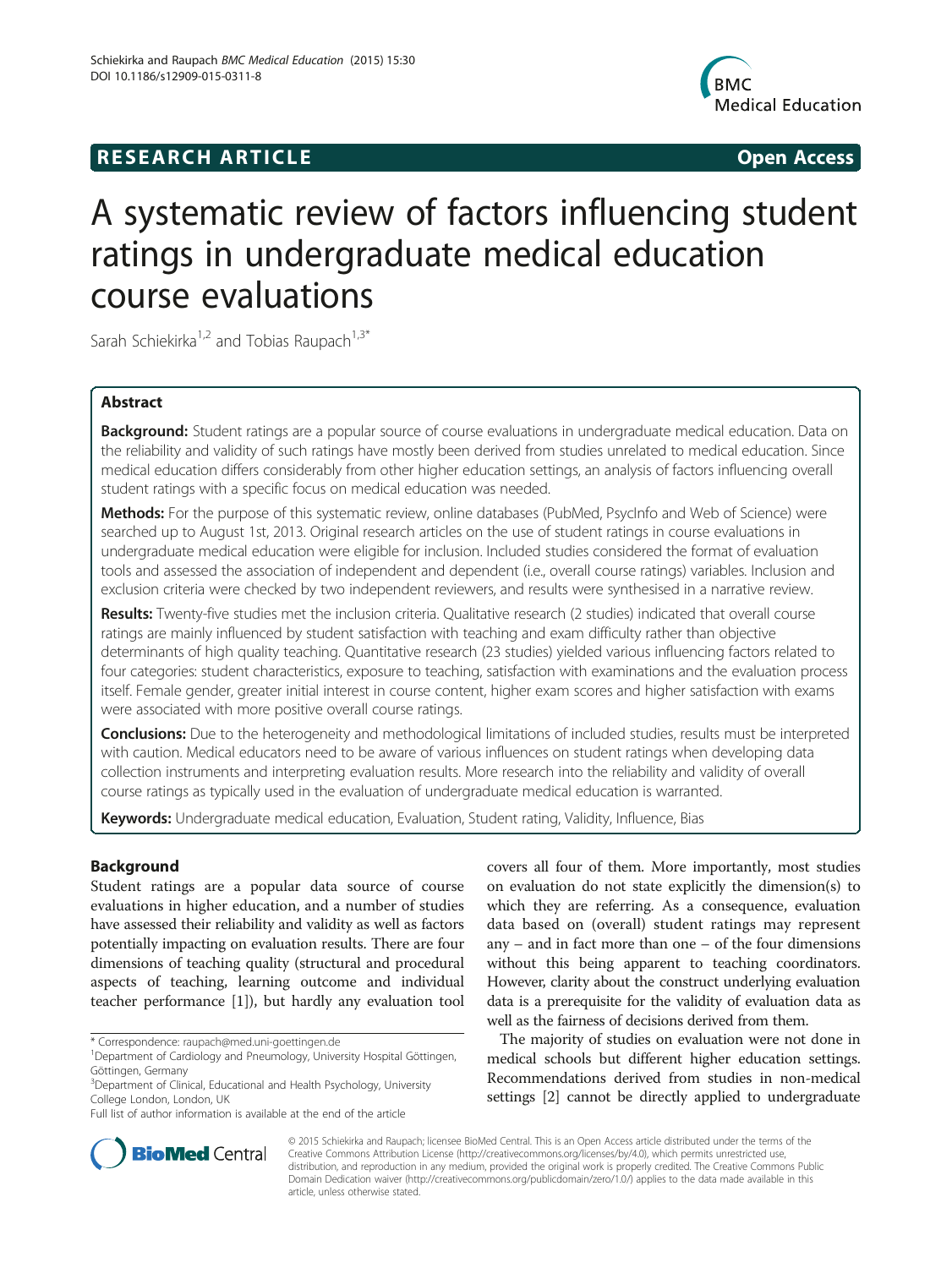medical education. As early as 1986, Scott et al. noted considerable differences when comparing their findings (obtained from a sample of medical students) to those of earlier studies unrelated to medical education [\[3](#page-7-0)]. Such differences are conceivable given that undergraduate medical curricula differ from other higher education curricula in many respects (for review see [[4\]](#page-7-0)). For example, clinical teaching is a unique feature of medical education, and problem-based learning is used less extensively in other higher education curricula. Compared to other higher education curricula, undergraduate medical education provides students with less choice regarding their courses and teachers [\[5](#page-7-0)]; at the same time, teaching within in a course is usually delivered by a number of different teachers. Thus, differences between medical and non-medical education relate to the structure of the curriculum, the way courses are run, specific teaching formats and student-teacher relationships [\[6](#page-7-0)]. Finally, the continued preferred use of multiple choice questions in many medical schools further distinguishes medical education from other subjects. This is an important difference given that the perceived difficulty and fairness of examinations impacts on student satisfaction with courses [[7](#page-7-0)]. The differences between medical education and other higher education curricula pertain to all four dimensions of teaching quality: structure (fewer choice options), processes (teaching formats), learning outcome (e.g., competencies) and individual teachers (multiple roles in teaching and patient care), thus necessitating a critical appraisal of the use of student ratings with a specific focus on medical education.

The aim of this systematic review was to answer the following research question: What factors influence student ratings in undergraduate medical education course evaluations?

We hypothesised that we would be able to identify specific factors that need to be taken into account when designing evaluation instruments for undergraduate medical education courses. This study did not aim to provide an overview of available evaluation tools (including their psychometric properties) as this issue has been addressed in another recent review [\[8](#page-7-0)]. Unlike another recent publication [[2](#page-7-0)], this review did not focus on 'teaching effectiveness' as overall course ratings do not necessarily measure effectiveness (they might do, but unless the underlying construct is well defined and transparent to both teachers and learners, this cannot be taken for granted). The term 'effectiveness' may be related to individual teachers' performance or student learning outcome. Thus, evaluations aimed at targeting teaching effectiveness might relate to two of the four dimensions of high-quality teaching. However, in the absence of a universal definition of 'effectiveness' and without being explicit about what exactly is being measured by overall student ratings, these data cannot be assumed to reflect a comprehensive representation of either teacher performance or learning outcome. In fact, a thorough definition of the construct underlying 'high quality teaching' is needed to create an evaluation tool and derive meaningful interpretations from the data obtained. Otherwise, evaluation results are subject to confounding by factors unrelated to the construct itself. Importantly, the same influencing factor may be a confounder or a valid contributor, depending on the underlying construct of 'high quality teaching'. This is why the term 'influencing factor' (instead of confounding factor) is used throughout this manuscript.

# Methods

## Search strategy

Online databases (PubMed, PsycInfo and Web of Science) were searched up to August 1st, 2013 with the terms: 'medical education', 'medical school', 'medical curriculum', 'medical curricula', 'teaching', 'evaluation', 'evaluation methods', 'evaluation instruments', 'course evaluation', 'program evaluation', 'student', 'student ratings', 'reliability', 'validity', and combinations of these. A hand-search of the reference lists of included studies was also carried out, and leading researchers in the field were contacted. Studies identified by these searches were screened for eligibility by both authors with 96.2% agreement. Details on the year(s) of study, the country/countries in which studies were conducted, study design, student samples, evaluation tools used and main results of each study were extracted and compiled into a table independently by both authors. The data abstraction form was derived from a tool used for a previous review [\[9](#page-7-0)] and aligned to the aims of the present study by the authors. All discrepancies were checked against the study papers, discussed and resolved. This was not a registered review, and we did not use a pre-specified review-protocol. However, we adhered to the principles for the preparation of systematic reviews [[10\]](#page-7-0). Please refer to the Additional file [1](#page-7-0) (PRISMA Checklist) for further details.

#### Inclusion and exclusion criteria

We included primary and secondary analyses of prospective randomised controlled trials, observational quantitative studies and qualitative research. We only included original articles written in English and published in peer-reviewed journals. Studies were included if they considered the format of an evaluation tool, clearly defined dependent (overall student ratings) and independent variables and reported how they were related to each other. We focused on student overall ratings of undergraduate medical education (as opposed to individual teachers). We considered articles using one single overall rating as well as articles using mean scores of a series of ratings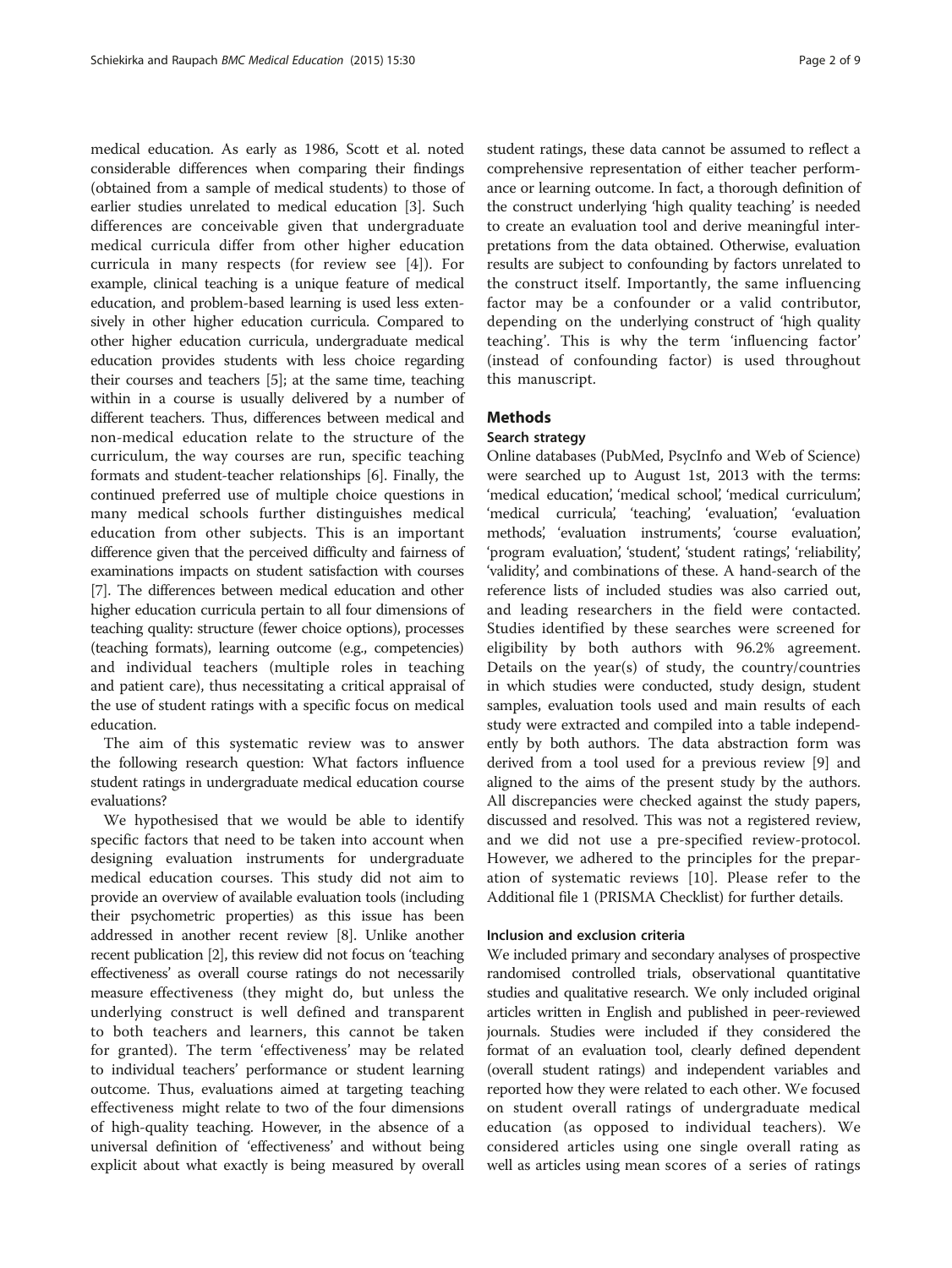of different questions related to teaching quality (see Additional file [2:](#page-7-0) Table S1). Review articles, personal communications to editors, commentaries, editorials, and studies on resource allocation based on evaluation results were excluded. We also excluded studies unrelated to undergraduate medical education (e.g., reports on evaluation of continuing medical education activities or postgraduate education), studies on individual teacher evaluation and publications merely reporting results of the application of evaluation instruments but not assessing the instruments themselves.

#### Data analysis and presentation

The quality of quantitative studies was assessed using the medical education research study quality instrument (MERSQI) that consists of ten items reflecting six domains of study quality (study design, sampling, type of data, validity, analysis, and outcomes) [[11\]](#page-7-0). Due to considerable heterogeneity between included studies and the wide variety of interventions and outcome measures used, results could not be pooled statistically. Consequently, the data extracted from included studies are reported in a table, and the evidence is synthesized in a narrative review. This was a systematic

review not involving any original patient or subject data. Thus, ethics approval for this study was not required.

# Results

# Search results

The study selection and exclusion process is outlined in Figure 1. The electronic literature search yielded 751 articles, and four potentially relevant publications were identified in reference lists of full text articles. For 56 of the 755 publications, eligibility could not be determined from the abstract so full text versions were retrieved and studied in detail. A total of 730 studies were excluded, mainly due to them not reporting original research or describing the results of applications of evaluation instruments without assessing reliability or validity of the instruments themselves ( $n = 623$ ). A smaller proportion of excluded studies was unrelated to undergraduate medical education ( $n = 72$ ), and even fewer focused on teacher evaluation rather than course evaluation  $(n = 34)$ . One study discussing resource allocation on the basis of evaluation results was excluded as it did not comment on the reliability and validity or factors potentially impacting on student ratings. Thus, a total of 25 studies were included in the analysis.

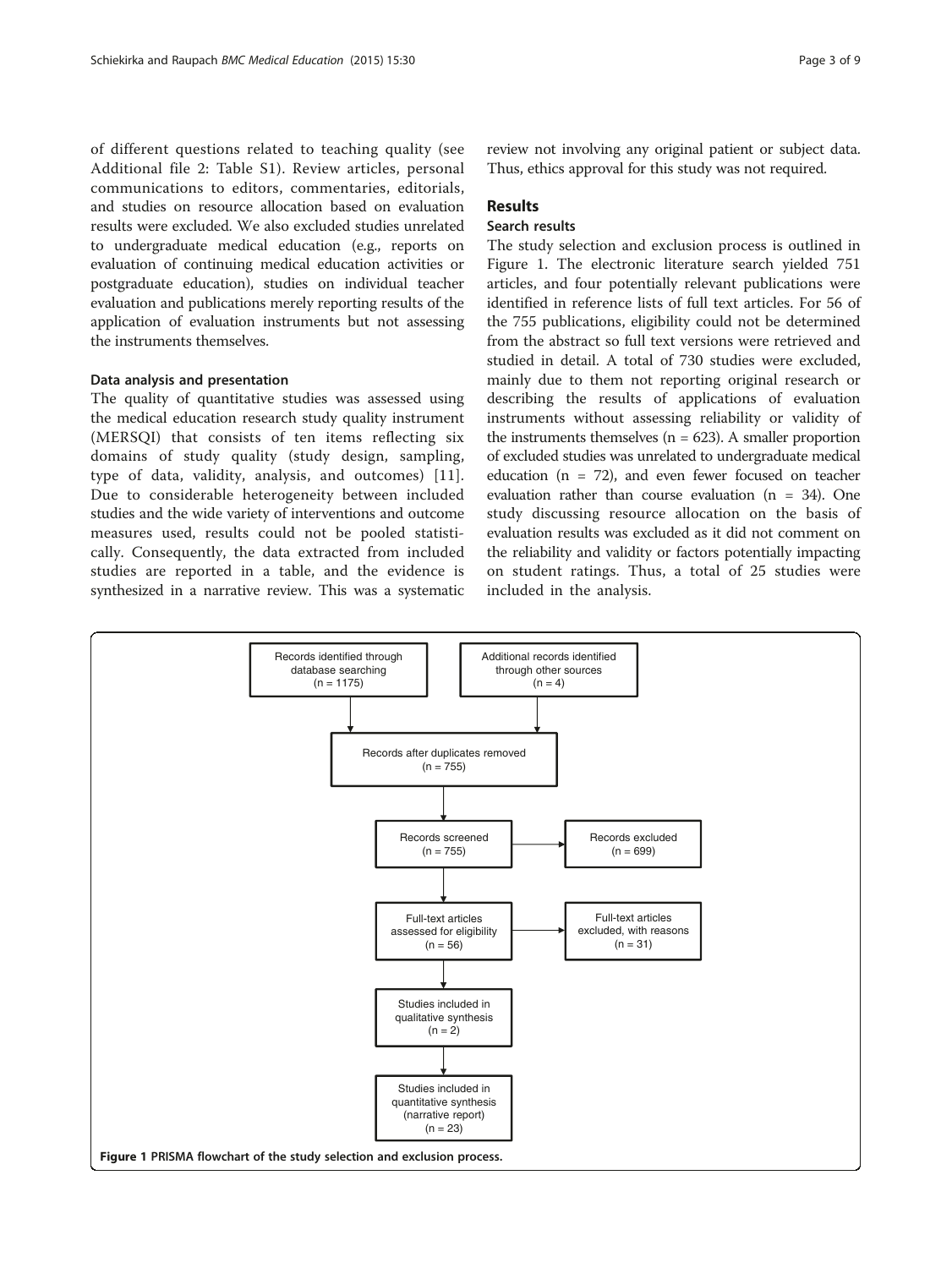#### Description of included studies

Details on study year, location, design, methods, results and study quality are summarised in Additional file [2](#page-7-0): Table S1 in the online supplement of this article. Sixteen studies, including all nine research projects completed up until the year 2000, were conducted in the US. More recent studies were conducted in European countries  $(n = 6)$ , including Germany, the Netherlands, the United Kingdom, and Sweden. Two studies were done in Canadian medical schools, and one paper reported the results of a research collaboration involving Canada and the Netherlands. Despite the small number of included trials, there was a trend for increasing research output in recent decades: While the 1980s only saw two publications on the use of student ratings for course evaluation in undergraduate medical education, this number slightly increased to three in the 1990s and jumped to nine in the 2000s. In the short period from 2010 to 2013 alone, eight more reports have been published. We found two qualitative studies, and eight of the 23 quantitative trials used a randomised study design.

#### Results of qualitative studies

Two qualitative studies from the US [[5\]](#page-7-0) and Germany [[12](#page-7-0)] including small samples ( $n = 24$  and  $n = 17$ , respectively) addressed medical students' attitudes towards course evaluations and approaches to completing evaluation forms. Think-aloud interviews revealed that items on evaluation forms were ambiguous for some students, leading to student ratings being based on unique or unexpected definitions of the terms used. For example, one student felt a course provided a 'solid foundation for future learning' if the course material matched the content of Board review books [\[5\]](#page-7-0). With regard to overall course ratings, students tended to rely on their 'gut feelings' rather than using objective benchmarks of course quality [\[12](#page-7-0)]. As a result, overall course ratings appeared to be mainly influenced by student satisfaction with teaching and exam difficulty [\[12](#page-7-0)]. It is unclear to what extent satisfaction reflects factors underpinning high quality teaching.

### Results of quantitative studies

The MERSQI score for quantitative studies ranged from 7.0 to 11.5 (mean  $8.7 \pm 1.1$  out of a maximum of 18). Studies were grouped into four broad categories (see Table [1](#page-4-0)) with some studies relating to more than one category: The first set of studies  $(n = 6)$  assessed the extent to which student characteristics including gender, initial interest and final exam performance affect course ratings provided by students. The second set of studies  $(n = 6)$  focussed on the association between teaching structure/process/content and course ratings. Surprisingly few studies  $(n = 3)$  investigated the predictive value of student satisfaction with end-ofcourse examinations for overall course ratings while the impact of the process of evaluation (including timing and design of the evaluation tool) on student ratings was assessed in 13 studies. In the following sections, results related to these four categories will be presented in turn.

#### Student characteristics

Two studies assessed the impact of gender on student ratings. In a cohort of 308 third-year students from Manchester, female gender was predictive of more positive course ratings [\[13\]](#page-7-0). A more recent study from the Netherlands and Canada reported a similar finding in first- and third-year students [[14](#page-7-0)]. Two studies from Germany covering all years of undergraduate medical education obtained student ratings of their initial interest in course content. In one study, these were significantly and strongly correlated to post-course ratings of didactic quality [[15\]](#page-7-0), and the other study found a strong correlation with overall ratings obtained after course attendance [\[16](#page-7-0)].

Two similar studies conducted before 1980 at the Medical University of South Carolina reported positive correlations ( $r \approx 0.4$ ) between student performance in a final exam and overall ratings of an anatomy course [[17,18\]](#page-7-0). One of these studies also investigated whether the timing of data collection (i.e. before or after the exam) influenced student ratings and did not find an effect [\[17](#page-7-0)]. However, generalisability of this result is limited by the fact that the exam was perceived as only moderately difficult by students.

In summary, female gender, greater initial interest and higher final exam scores are associated with more positive overall course ratings.

#### Structure, process and content of teaching

In one study including 84 first- and 64 third-year students from Texas A&M University, factor analyses of five different questionnaires (15–24 items) revealed that positive overall ratings were associated with positive assessments of course organisation, effective communication of learning objectives and good staff responsiveness [\[19](#page-7-0)]. Another study identified receiving high quality feedback as an independent predictor of overall student ratings of a third-year clerkship [[20](#page-7-0)]. In a group of 40 second-year students at the University of California Medical Centre, those randomised to attend a live lecture provided more favourable ratings than those watching a video recording of the same lecture [\[21\]](#page-7-0). One German study found that mandatory seminars received more positive overall ratings than lectures with voluntary attendance [\[15\]](#page-7-0). At the same time, students voluntarily attending lectures tended to provide more positive ratings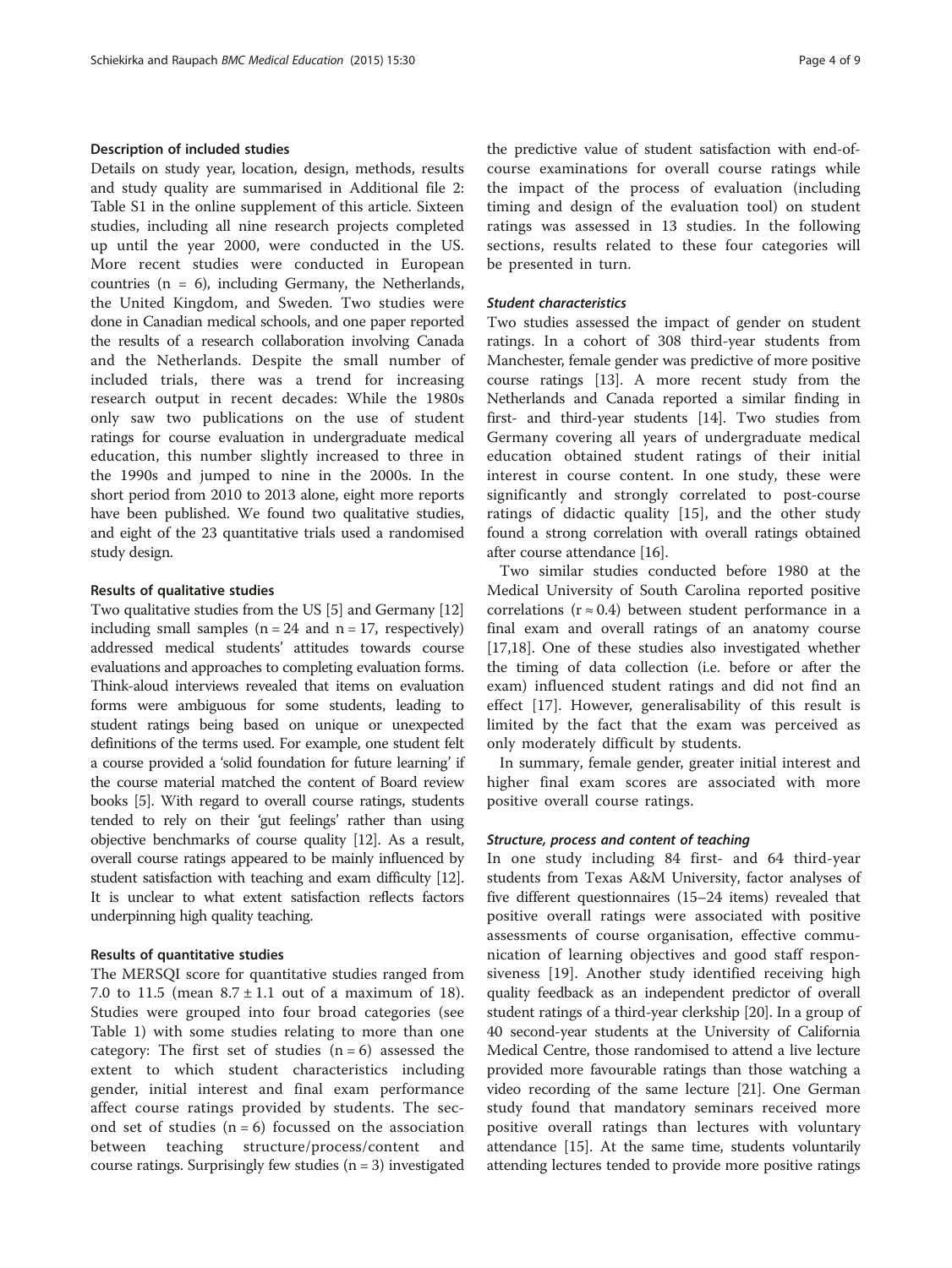| <b>Student characteristics</b>                                                                                                     | Structure, process and<br>content of teaching                                                                                                                                                                                                           | <b>Examinations</b>                                                                                                                                                       | <b>Evaluation process</b>                                                                                                                                                                                                                                                                                  |
|------------------------------------------------------------------------------------------------------------------------------------|---------------------------------------------------------------------------------------------------------------------------------------------------------------------------------------------------------------------------------------------------------|---------------------------------------------------------------------------------------------------------------------------------------------------------------------------|------------------------------------------------------------------------------------------------------------------------------------------------------------------------------------------------------------------------------------------------------------------------------------------------------------|
| • Gender: Female students<br>tend to provide more<br>positive ratings (2 studies).                                                 | · Procedural aspects of teaching:<br>Course organisation, effective<br>communication of learning<br>objectives and high staff<br>responsiveness are associated with<br>higher overall ratings (1 study).                                                | • Satisfaction with examinations:<br>Students who are more satisfied<br>with end-of-course examinations<br>tend to provide more favourable<br>course ratings (2 studies). | • Timing of data collection: Course<br>ratings provided retrospectively<br>(i.e., up to one year after a course)<br>can be less favourable (2 studies)<br>or slightly more favourable (1 study)<br>than ratings provided at the end<br>of a course.                                                        |
| · Initial interest: Students who<br>are more interested in course<br>content tend to provide more<br>positive ratings (2 studies). | • Didactic methods: Provision of<br>high quality feedback predicts<br>overall ratings (1 study).                                                                                                                                                        | · Blueprint availability: Availability of<br>an examination blueprint improves<br>overall course ratings (1 study).                                                       | · Data collection tool: As opposed<br>to paper/pencil evaluations, online<br>evaluations yield lower response<br>rates (1 study) but slightly more<br>favourable ratings (1 study).                                                                                                                        |
| · Performance level:<br>High-performing students<br>tend to provide more<br>positive ratings (2 studies).                          | • Presentation format: Live lectures<br>receive more favourable ratings<br>than identical, videotaped lectures<br>$(1$ study).                                                                                                                          |                                                                                                                                                                           | • Response rate / selection bias: Data<br>obtained in a mandatory evaluation<br>procedure are no different from data<br>obtained in a voluntary setting (1 study).<br>High-achievers might (1 study) or might<br>not (1 study) be over-represented in<br>student samples self-selecting to<br>participate. |
|                                                                                                                                    | • Attendance: Mandatory seminars<br>receive more positive overall ratings<br>than lectures with voluntary<br>attendance (1 study). Students<br>voluntarily attending lectures tend<br>to provide more positive ratings<br>than non-attendees (1 study). |                                                                                                                                                                           | • Point of reference: Asking students to<br>predict how their peers would rate a<br>course produces the same results as<br>obtaining individual ratings but requires<br>fewer participants to get stable results<br>(2 studies).                                                                           |
|                                                                                                                                    | · Teacher attitudes: Negative teacher<br>attitudes towards a course negatively<br>influence student ratings (1 study).                                                                                                                                  |                                                                                                                                                                           | • Design of rating scales: Positively<br>phrased items and scales with the<br>positive anchor on the left and no<br>labels on intermediate scale options<br>yield the most favourable ratings<br>(3 studies).                                                                                              |

<span id="page-4-0"></span>Table 1 Main findings of quantitative research (see text for details)

than non-attendees in this [[15](#page-7-0)] and another [[17](#page-7-0)] study. Finally, one Swedish study suggested that teacher attitudes towards a course might frame student appraisal of the course [[22](#page-7-0)].

In summary, teaching format and exposure to teaching impact on student ratings with students voluntarily attending lectures providing more positive ratings. Unfortunately, interest in the subject matter or initial student motivation was not assessed in these studies.

#### Satisfaction with exams

One recent study including a total of 750 first- and third-year medical students from Canada and the Netherlands concluded that student satisfaction with end-of-course exams predicted overall course ratings [[14\]](#page-7-0). Similar results were reported in another Canadian study involving 800 first- and second-year students [\[7](#page-7-0)]. The same research team also investigated the effect of making an exam blueprint (outlining exam content) available to students on evaluation results and found that blueprint availability increased overall course ratings [[23](#page-7-0)]. In summary, student satisfaction with exams appears to be a consistent predictor of course ratings.

## Process of evaluation

Studies investigating the association between the timing of data collection and student ratings have yielded conflicting results: One early study from Washington University (involving 104 second-year students) found that ratings provided at the end of a course were generally lower than ratings provided during the course [[24](#page-7-0)]. A similar trend was observed over longer periods (i.e., one year) in another trial conducted at the same medical school [\[3](#page-7-0)]. Contrary to this, a more recent study carried out at the University of Pennsylvania Medical School (involving 304 first- and second-year students) reported that student ratings increased as a function of elapsed time (in weeks) after a teaching event. However, the average size of this effect was negligible (Cohen's  $d = 0.06$ ) [\[25](#page-7-0)].

Despite most medical schools now using online platforms to collect evaluation data, we identified no more than two studies assessing the way in which data collection format (online versus paper and pencil) impacts on overall course ratings. One older study [[26](#page-7-0)] found lower response rates in the online approach (19% vs. 41%) but no significant differences in ratings. However,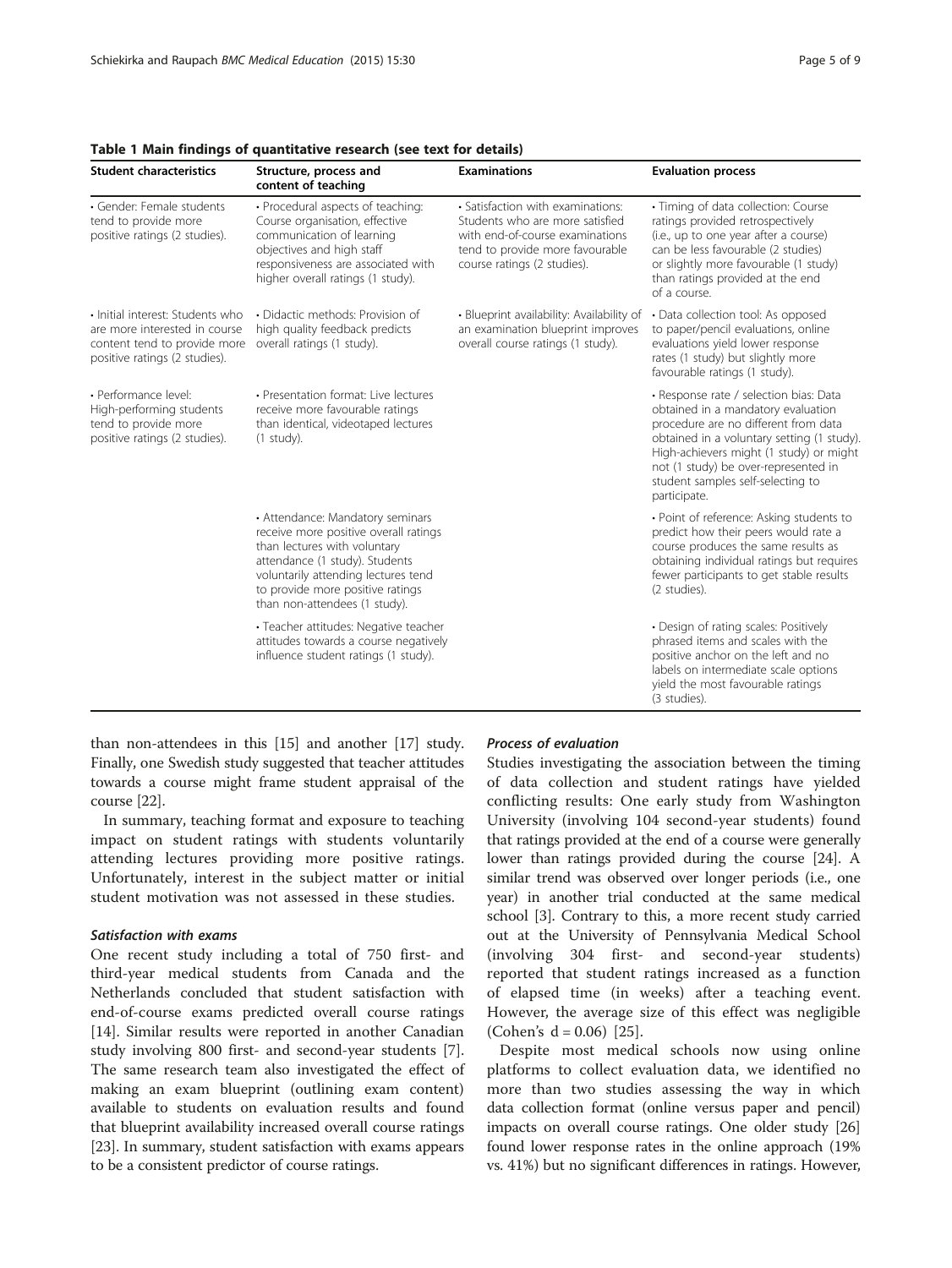the study might have been underpowered to detect such differences. Another more recent study [[27](#page-7-0)] analysed approximately 5,000 evaluation forms and found that overall ratings were significantly more positive in the online condition; however, the effect size of this difference was small (Cohen's  $d = 0.18$ ).

As participation in evaluation activities is not mandatory at all universities, self-selection of students providing course ratings might produce biased samples. As a consequence, the reliability and validity of course ratings would depend on response rates. While no study has directly assessed this potential association, three reports provide indirect evidence that selection bias might not pose a major threat to the validity of student ratings. Purkiss suggested that low-achievers might be over-represented in the subgroup of students who voluntarily completed evaluation forms. However, data obtained from just under 700 students in three consecutive academic years at the University of Michigan Medical School did not support this hypothesis. Instead, in three out of 22 courses, students completing evaluation forms had achieved moderately higher exam scores than their peers (effect size calculated as Cohen's d: 0.37-0.58) [[28](#page-7-0)]. In an earlier study from Washington University, about 150 first- and second-year students were randomised to a mandatory or a voluntary evaluation group. Data obtained from both groups were largely similar [[29](#page-7-0)]. A third study from the same decade found no difference in performance levels between students who responded to a posted evaluation survey and those who did not [[17\]](#page-7-0). Although these results suggest that self-selection of students does not produce severely biased samples, performance level is but one student characteristic, and other characteristics potentially impacting on the willingness to participate (thus generating selection bias) have not been studied.

More recently, new ways of dealing with low response rates in medical education course evaluations have been identified. Two papers from the Netherlands and Canada using the same methodology showed that asking students to predict how their peers would have rated a course resulted in similar results as asking them to provide their own ratings [\[30](#page-7-0)]. The prediction-based method required fewer respondents to produce stable results; in addition, it was more robust against bias than individual ratings [[14](#page-7-0)].

Finally, three studies investigated how the design of rating scales impacts on student ratings. Two of these [[31,32\]](#page-7-0) were conducted by the same group at Wisconsin Medical School, and none used data collected after the year 2000. The principal findings of these studies were:

 Rating scales with the most positive option on the left produced more favourable mean ratings with

smaller variance than scales with positive anchors on the right [\[31\]](#page-7-0).

- Only labelling the extreme right and left poles of a scale yielded more favourable ratings than labelling all scale options [[32](#page-7-0)].
- Negatively phrased items were associated with lower scale reliability and were less sensitive to change over time [\[33\]](#page-7-0).

In summary, the effects of timing and response rates of evaluation activities are ambiguous, and few studies from the US provide evidence of a significant impact of rating scale design on evaluation results.

#### **Discussion**

To our knowledge, this is the first systematic review of factors influencing student course ratings with a specific focus on undergraduate medical education. Earlier reviews considered original research in higher education settings other than medical education or focussed on other dependent variables such as teaching effectiveness [[2\]](#page-7-0). Given the distinctive features of medical education within higher education and the wide-spread use of overall course ratings in evaluations, the present review aimed to provide an up-to-date overview of factors impacting on student ratings. Medical educators should be aware of these factors when designing data collection tools and interpreting overall course ratings.

The main finding of this review is that high-quality research on such factors influencing overall ratings is scarce and to some extent equivocal. The mean MERSQI score of 8.7 for quantitative studies is evidence of considerable room for improvement in this area. Although various research questions have been raised in the past 40 years, we found a maximum of four studies – and usually no more than one or two – addressing the same question. There is no uniform standard in reporting data collection tools and results, and rarely has the same questionnaire or rating scale been used in two different studies. Generalisability of quantitative results is further limited by the fact that most studies only involved students in one particular year at one particular medical school with sample sizes ranging from 40 [\[21\]](#page-7-0) to 1100 [[33](#page-7-0)] students and response rates ranging from 36.7% [[16\]](#page-7-0) to 94.4% [[32\]](#page-7-0). The majority of quantitative studies were purely observational, and additional influencing factors were not reported and/or controlled for in most studies. For example, studies assessing the impact of student satisfaction with exams on overall ratings should also report the item characteristics (i.e., item difficulty and discriminatory power) of the exams used. Likewise, studies assessing the association between lecture attendance and overall ratings should also report performance levels and motivation of attendees and non-attendees. The very same factors causing students to attend or not to attend a lecture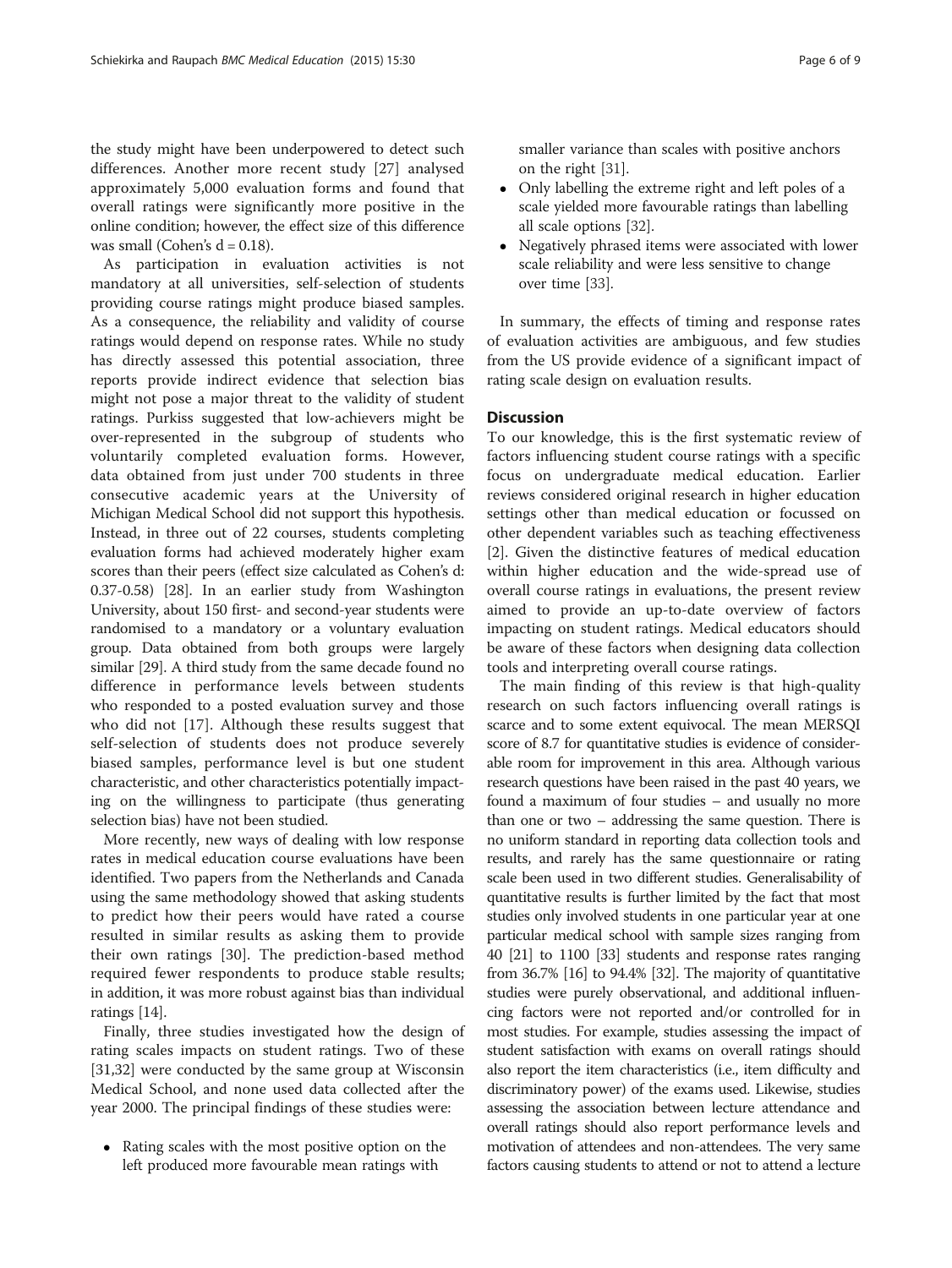could well have a bearing on course ratings provided by these students [\[34](#page-8-0)].

Given these limitations, the results of this systematic review must be interpreted with caution. Its most consistent findings relate to student characteristics and student satisfaction with exams in that female and more motivated students, high-achievers and those who are more satisfied with exams tend to provide more positive course ratings. Any selection procedure favouring these groups might entail inflated ratings.

#### Suggestions for future research and evaluation practices

The paucity of high-quality research into factors threatening the validity of student ratings may be one reason why some programme directors pay more attention to occasional qualitative feedback (provided by a highly selected student sample) than to aggregated quantitative data [\[35](#page-8-0)]. While free-text comments and discussions with students should always be an integral part of evaluation activities, overall course ratings might be more suitable for comparative evaluations and performance-guided resource allocation within medical schools. However, in order to be used for this purpose, data collection and interpretation must be highly standardised – both within and across different medical schools. While increasing response rates would seem the most effective way to avoid selection bias, it is also difficult to achieve. In this regard, recent reports of 'prediction-based' data collection tools producing reliable results in small student samples seem promising [\[14,30](#page-7-0)].

A sophisticated approach to interpreting evaluation data requires an in-depth understanding of the psychological mechanisms underlying the effects described in this review. While a comprehensive overview of all mechanisms potentially affecting student ratings is beyond the scope of this review, some of the most salient effects (e.g., Reward-retaliation effect [\[36](#page-8-0)], Recency effect [[37](#page-8-0)], Primacy effect [\[38\]](#page-8-0) and Generosity error [\[39](#page-8-0)]) are being discussed the original articles included in this review [[7,17,25,32\]](#page-7-0). Psychological factors impacting on student ratings need to be considered when designing data collection instruments, underscoring the need to consult experts in psychometrics in the process [[2\]](#page-7-0).

The considerable uncertainties regarding the reliability and validity of student ratings compiled in this review once again highlight the importance of using multiple sources of evidence when evaluating undergraduate medical curricula [[2\]](#page-7-0).

# Strengths and limitations

Overall course ratings reflect student satisfaction with various facets of teaching (structural and procedural aspects, learning outcome, and teacher performance [\[1](#page-7-0)]). We cannot comment on the contribution of each of these to overall student ratings. Consistent with the aim

of this review, we did not limit our analysis to studies focussing on only one specific dimension of teaching quality. Instruments that were designed to address specific areas (e.g. the 'Undergraduate Clinical Education Environment Measure' [[40](#page-8-0)] for procedural aspects, the 'CSA gain tool' [\[41\]](#page-8-0) for learning outcome and the 'Student Evaluation of Teaching in Outpatient Clinics' questionnaire [[42](#page-8-0)] for individual teacher performance) were beyond the scope of this review. These tools do not produce overall ratings but distinct results for various aspects of teaching quality. Similarly, studies on student self-ratings rather than overall course ratings were excluded. While this might have decreased the variety of studies included in our review, it allowed us to focus on one specific research question which is a particular strength of this review.

Our interpretation of the data was hampered by the fact that we did not have access to the original questionnaires used in most studies. Seeing the exact wording of evaluation questions might have enabled us to judge which (if any) questionnaires provided benchmarks of high quality education that would have helped students to arrive at a more objective rating. In this case, high student satisfaction with teaching might in fact reflect aspects of high quality teaching. However, this assertion is speculative and should be addressed in future studies.

Finally, despite our efforts to identify all relevant studies by searching three different databases and using a fairly large number of search terms, we might have missed relevant studies, particularly if factors influencing student ratings were only addressed in secondary or subgroup analyses not mentioned in the abstract. We did not consult a reference librarian to support our literature search and did not search all available databases. However, we are confident that we were able to identify the vast majority of relevant studies as all journals publishing medical education research are indexed in at least one of the databases searched. For example, scanning Web of Science after completing searches in Pubmed and PsycInfo produced 61 additional unique citations only one of which met our inclusion criteria.

# Conclusion

Student ratings of courses in undergraduate medical education reflect student satisfaction with various facets of teaching. This systematic review identified a number of factors impacting on overall course ratings. Depending on the underlying construct of high-quality teaching, these factors might act as confounders, thus threatening the validity of evaluation results. Influencing factors were related to student characteristics, exposure to teaching, satisfaction with examinations and the evaluation procedure itself. Due to the heterogeneity and methodological limitations of included studies, no firm conclusions can be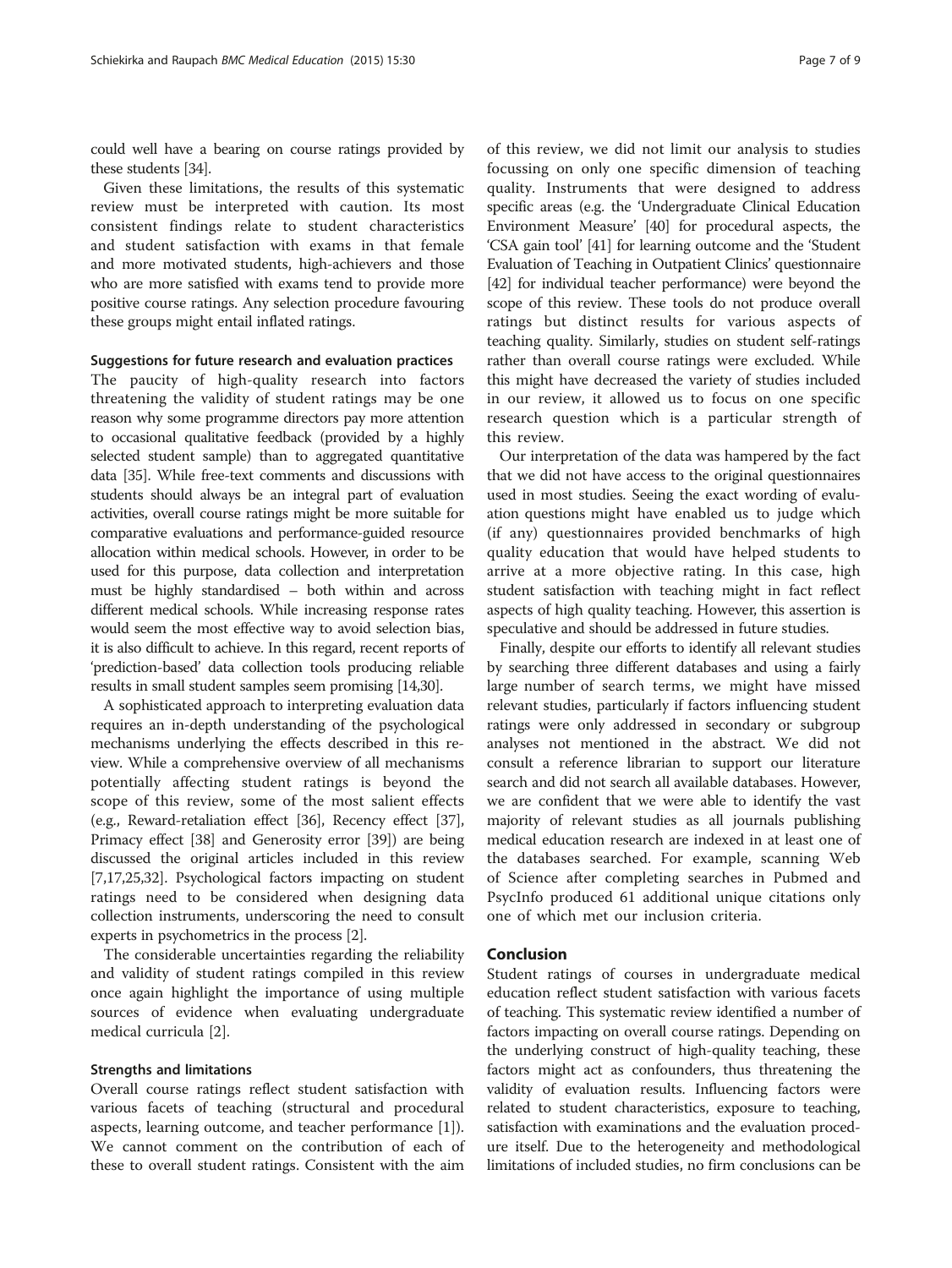<span id="page-7-0"></span>drawn from this review. Medical educators need to be aware of various factors potentially impacting on student ratings when developing data collection instruments and interpreting evaluation results. More research into the control of potential confounders and the development of robust evaluation instruments is warranted.

# Additional files

[Additional file 1:](http://www.biomedcentral.com/content/supplementary/s12909-015-0311-8-s1.pdf) PRISMA Checklist for this systematic review. This checklist indicates where relevant information on the preparation of this systematic reviews can be found in the text. Page numbers refer to the final Word version of the manuscript submitted on February 16, 2015.

[Additional file 2: Table S1.](http://www.biomedcentral.com/content/supplementary/s12909-015-0311-8-s2.pdf) Characteristics and main results of included studies (sorted by year of publication in ascending order). This table gives a summary of all included studies. It contains information on the year(s) the research was done, the country/countries where the study was conducted, the study design, the study sample and the evaluation tool used, as well as the main results and the MERSQI Score.

#### Competing interests

The authors declare that they have no competing interests.

#### Authors' contributions

SS helped to design the study, conducted the literature searches, rated all abstracts / full papers and contributed to data extraction. TR conceived of the study, designed the study, rated all abstracts / full papers, contributed to data extraction and wrote the manuscript. All authors read and approved the final manuscript.

#### Authors' information

Sarah Schiekirka is a psychologist at Göttingen University Hospital. She is primarily involved in higher education research with a specific focus on evaluation.

Tobias Raupach is a cardiologist at Göttingen University Hospital. He coordinates the department's teaching activities and has helped to develop the institution's curriculum. His current research focuses on test-enhanced learning, assessment formats and evaluation.

#### Author details

<sup>1</sup>Department of Cardiology and Pneumology, University Hospital Göttingen, Göttingen, Germany. <sup>2</sup>Study Deanery of Göttingen Medical School, Göttingen, Germany. <sup>3</sup>Department of Clinical, Educational and Health Psychology, University College London, London, UK.

# Received: 15 August 2014 Accepted: 18 February 2015<br>Published online: 05 March 2015

#### References

- 1. Gibson KA, Boyle P, Black DA, Cunningham M, Grimm MC, McNeil HP. Enhancing Evaluation in an Undergraduate Medical Education Program. Acad Med. 2008;83:787–93. 710.1097/ACM.1090b1013e31817eb31818ab.
- 2. Berk RA. Top five flashpoints in the assessment of teaching effectiveness. Med Teach. 2013;35:15–26.
- 3. Scott CS, Hunt DD, Greig LM. Changes in course ratings following clinical experiences in the clerkship years. J Med Educ. 1986;61:764–6.
- 4. Kogan JR, Shea JA. Course evaluation in medical education. Teach Teach Educ. 2007;23:251–64.
- 5. Billings-Gagliardi S, Barrett SV, Mazor KM. Interpreting course evaluation results: insights from thinkaloud interviews with medical students. Med Educ. 2004;38:1061–70.
- 6. Haidet P, Stein HF. The role of the student-teacher relationship in the formation of physicians. The hidden curriculum as process. J Gen Intern Med. 2006; 21 Suppl 1:S16–20.
- 7. Woloschuk W, Coderre S, Wright B, McLaughlin K. What factors affect students' overall ratings of a course? Acad Med. 2011;86:640–3.
- 8. Soemantri D, Herrera C, Riquelme A. Measuring the educational environment in health professions studies: a systematic review. Med Teach. 2010;32:947–52.
- 9. Raupach T, Brown J, Herbec A, Brose L, West R. A systematic review of studies assessing the association between adherence to smoking cessation medication and treatment success. Addiction. 2014;109:35–43.
- 10. Moher D, Liberati A, Tetzlaff J, Altman DG. Preferred reporting items for systematic reviews and meta-analyses: the PRISMA statement. BMJ. 2009;339:b2535.
- 11. Reed DA, Cook DA, Beckman TJ, Levine RB, Kern DE, Wright SM. Association between funding and quality of published medical education research. JAMA. 2007;298:1002–9.
- 12. Schiekirka S, Reinhardt D, Heim S, Fabry G, Pukrop T, Anders S, et al. Student perceptions of evaluation in undergraduate medical education: A qualitative study from one medical school. BMC Med Educ. 2012;12:45.
- 13. Dornan T, Arno M, Hadfield J, Scherpbier A, Boshuizen H. Student evaluation of the clinical 'curriculum in action'. Med Educ. 2006;40:667–74.
- 14. Schonrock-Adema J, Lubarsky S, Chalk C, Steinert Y, Cohen-Schotanus J. What would my classmates say? An international study of the prediction-based method of course evaluation. Med Educ. 2013;47:453–62.
- 15. Berger U, Schleussner C. Strauss B: [Comprehensive evaluation of medical teaching – a task for the psychosocial disciplines?]. Psychother Psychosom Med Psychol. 2003;53:71–8.
- 16. Raupach T, Schiekirka S, Munscher C, Beissbarth T, Himmel W, Burckhardt G, et al. Piloting an outcome-based programme evaluation tool in undergraduate medical education. GMS Z Med Ausbild 2012, 29:Doc44.
- 17. Canaday SD, Mendelson MA, Hardin JH. The effect of timing on the validity of student ratings. J Med Educ. 1978;53:958–64.
- 18. Mendelson MA, Canaday SD, Hardin JH. The relationship between student ratings of course effectiveness and student achievement. Med Educ. 1978;12:199–204.
- 19. Sadoski M, Sanders CW. Student Course Evaluations: Common Themes across Courses and Years. Med Educ Online. 2007;12:2.
- 20. Torre DM, Simposon D, Bower D, Redlich R, Plma-Sisto P, Lund MR, et al. Learning Activities and Third-Year Medical Student Ratings of High Quality Teaching Across Different Clerkships. Med Educ Online. 2006;11:32.
- 21. Leamon MH, Servis ME, Canning RD, Searles RC. A comparison of student evaluations and faculty peer evaluations of faculty lectures. Acad Med. 1999;74:S22–4.
- 22. Lynoe N, Juth N, Helgesson G. Case study of a framing effect in course evaluations. Med Teach. 2012;34:68–70.
- 23. McLaughlin K, Coderre S, Woloschuk W, Mandin H. Does blueprint publication affect students' perception of validity of the evaluation process? Adv Health Sci Educ Theory Pract. 2005;10:15–22.
- 24. Irby DM, Shannon NF, Scher M, Peckham P, Ko G, Davis E. The use of student ratings in multiinstructor courses. J Med Educ. 1977;52:668–73.
- 25. McOwen KS, Kogan JR, Shea JA. Elapsed time between teaching and evaluation: does it matter? Acad Med. 2008;83:S29–32.
- 26. Paolo AM, Bonaminio GA, Gibson C, Partridge T, Kallail K. Response rate comparisons of e-mail- and mail-distributed student evaluations. Teach Learn Med. 2000;12:81–4.
- 27. Burton WB, Civitano A, Steiner-Grossman P. Online versus paper evaluations: differences in both quantitative and qualitative data. J Comput High Educ. 2012;24:58–69.
- 28. Purkiss J. Course evaluation respondents: are 'low-performing retaliators' really over-represented? Med Educ. 2012;46:513–4.
- 29. Carline JD, Scher M. Comparison of course evaluations by random and volunteer student samples. J Med Educ. 1981;56:122–7.
- 30. Cohen-Schotanus J, Schonrock-Adema J, Schmidt HG. Quality of courses evaluated by 'predictions' rather than opinions: Fewer respondents needed for similar results. Med Teach. 2010;32:851–6.
- 31. Albanese M, Prucha C, Barnet JH, Gjerde CL. The effect of right or left placement of the positive response on Likert-type scales used by medical students for rating instruction. Acad Med. 1997;72:627–30.
- 32. Albanese M, Prucha C, Barnet JH. Labeling each response option and the direction of the positive options impacts student course ratings. Acad Med. 1997;72:S4–6.
- 33. Stewart TJ, Frye AW. Investigating the use of negatively phrased survey items in medical education settings: common wisdom or common mistake? Acad Med. 2004;79:S18–20.